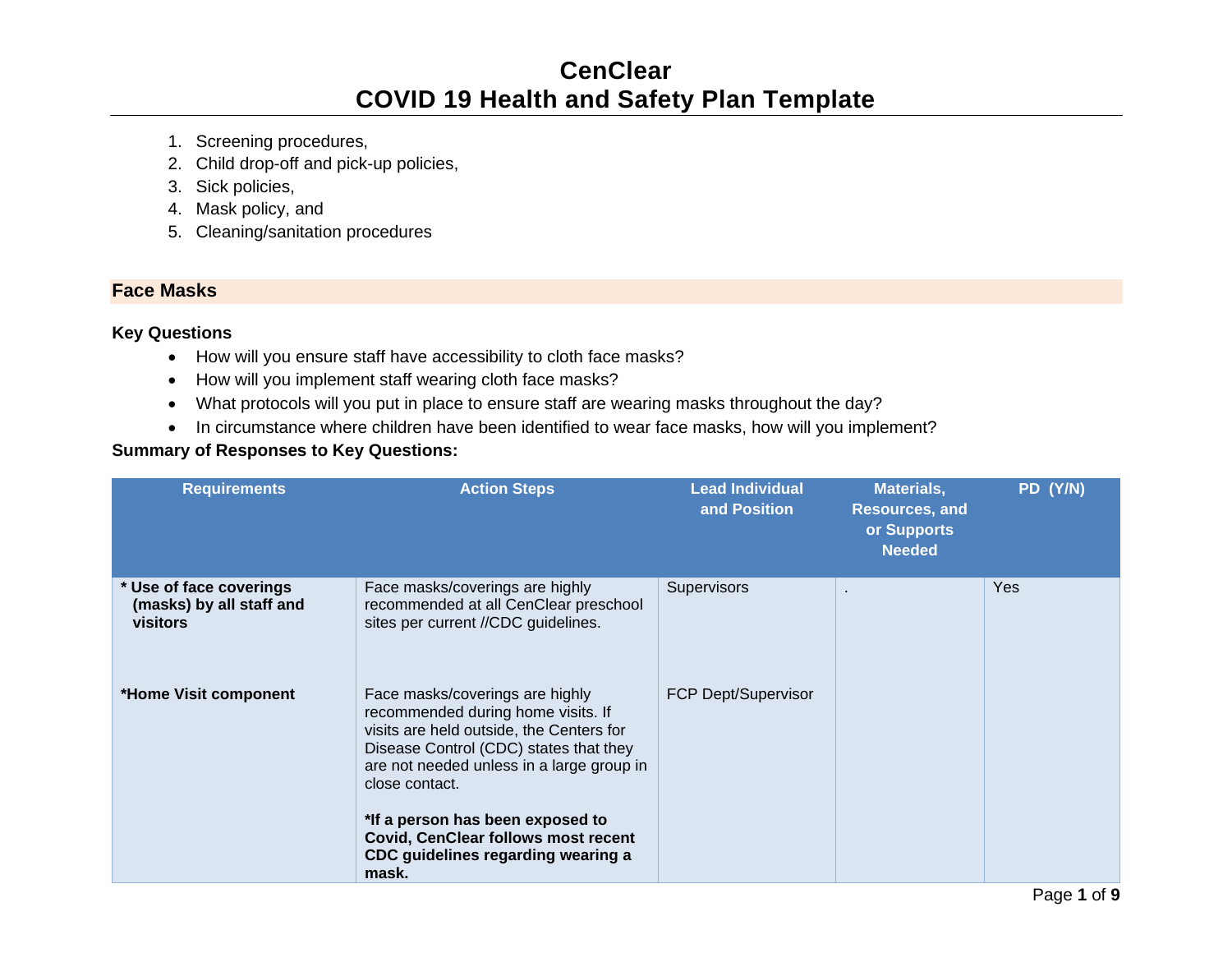| <b>Requirements</b>                                                                            | <b>Action Steps</b>                                                                                                                                                                                                                                     | Lead Individual<br>and Position                           | Materials,<br>Resources, and or<br><b>Supports Needed</b>                                         | PD (Y/N) |
|------------------------------------------------------------------------------------------------|---------------------------------------------------------------------------------------------------------------------------------------------------------------------------------------------------------------------------------------------------------|-----------------------------------------------------------|---------------------------------------------------------------------------------------------------|----------|
| * Use of face coverings<br>(masks) by children 2 years<br>of age and older (as<br>appropriate) | It is highly recommended that children<br>over the age of 2 wear a face mask while<br>in class per current CDC guidelines.<br>*If a child has been exposed to Covid,<br><b>CenClear follows most recent CDC</b><br>guidelines regarding wearing a mask. | Teachers, Bus Aides,<br><b>Classroom Support</b><br>Staff | Masks can be<br>provided by<br>CenClear or<br>parents can send<br>in a mask for child<br>to wear. |          |

## **Cleaning, Sanitizing, Disinfecting and Ventilation**

#### **Key Questions**

- How often will you implement cleaning, sanitation, disinfecting, and ventilation protocols/procedures to maintain children's safety in care?
- What protocols will you put in place to clean and disinfect high-touch surfaces throughout an individual day?
- Which staff will be trained on cleaning, sanitizing, disinfecting, and ventilation protocols? When and how will the training be provided?

| <b>Requirements</b>                                                                                                                                  | <b>Action Steps</b>                                                                          | <b>Lead Individual and</b><br><b>Position</b>                                                       | <b>Materials,</b><br><b>Resources, and</b><br>or Supports<br><b>Needed</b>           | PD (Y/N)   |
|------------------------------------------------------------------------------------------------------------------------------------------------------|----------------------------------------------------------------------------------------------|-----------------------------------------------------------------------------------------------------|--------------------------------------------------------------------------------------|------------|
| * Cleaning, sanitizing,<br>disinfecting, and ventilating,<br>surfaces, and any other areas<br>used by children in care (i.e.,<br>restrooms, drinking | Windows will be open when safe and<br>feasible/possible to allow for optimal<br>ventilation. | Health/Safety/Nutrition<br>Department<br><b>Child Development</b><br>Department<br>Janitorial Staff | Cleaning Items,<br>sanitizing/disinfecting<br>solution w/ EPA<br>registered product. | <b>ves</b> |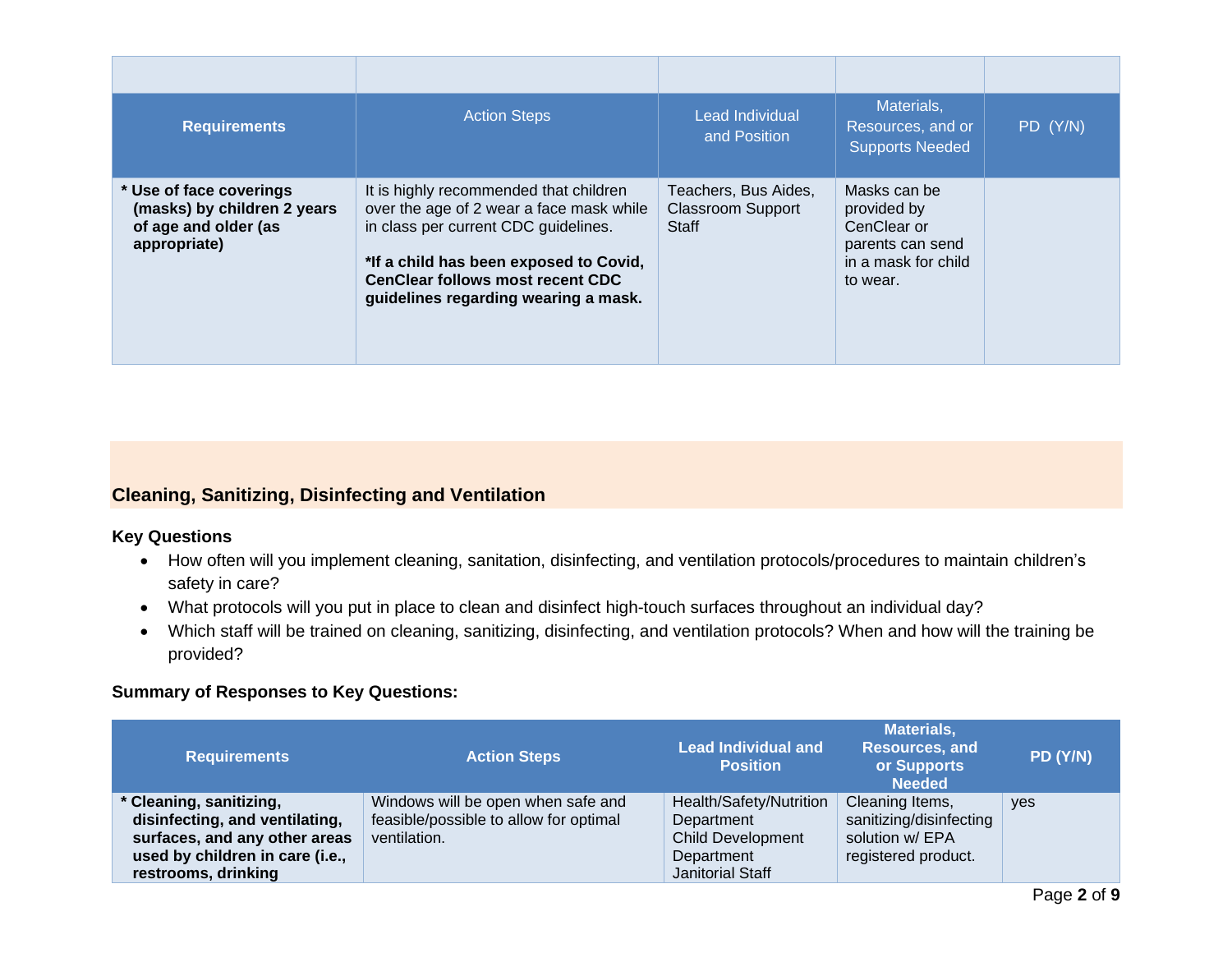| another child.<br>All classrooms will be disinfected after<br>the children have left the building.                                                                |  |
|-------------------------------------------------------------------------------------------------------------------------------------------------------------------|--|
|                                                                                                                                                                   |  |
| Handwashing or hand sanitizing must be<br>completed frequently when appropriate.                                                                                  |  |
| *Drinking fountains and water coolers<br>may be open at this time. This is<br>subject to change based on current<br>levels of Covid infection within<br>counties. |  |
|                                                                                                                                                                   |  |
|                                                                                                                                                                   |  |
|                                                                                                                                                                   |  |
|                                                                                                                                                                   |  |
|                                                                                                                                                                   |  |
|                                                                                                                                                                   |  |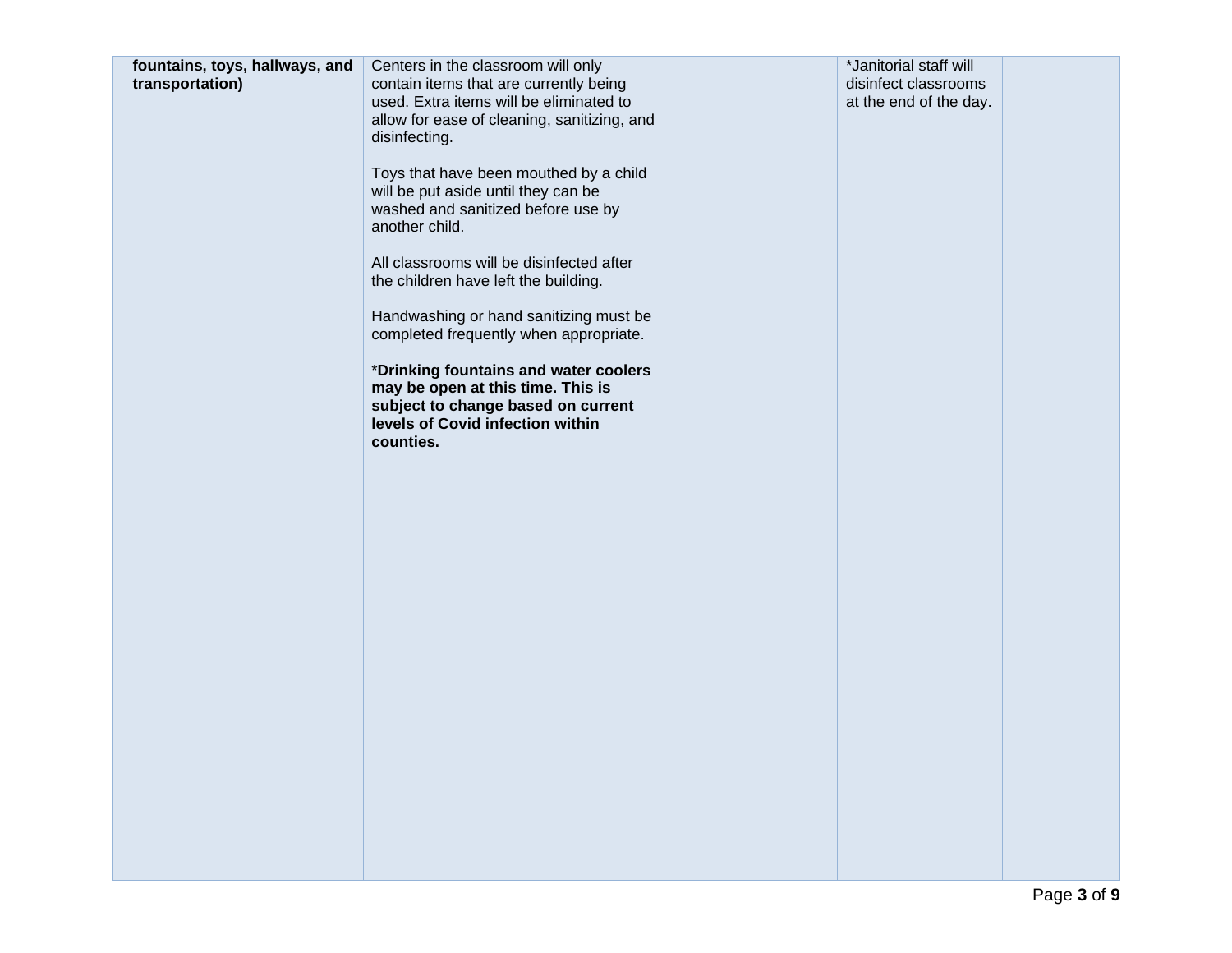| Other cleaning, sanitizing,<br>disinfecting, and ventilation<br>practices |  |  |
|---------------------------------------------------------------------------|--|--|
|                                                                           |  |  |

#### **Social Distancing and Other Safety Protocols**

#### **Key Questions**

- How will child care spaces be organized to mitigate spread?
- How will you group children in care with staff to limit the number of individuals who come into contact with one another throughout the day?
- What policies and procedures will govern use of other communal spaces within the facility?
- How will you utilize outdoor space to help meet social distancing needs?
- What hygiene routines will be implemented throughout the day?
- How will you adjust transportation to meet social distancing requirements?
- What visitor and volunteer policies will you implement to mitigate spread?
- Will any of these social distancing and other safety protocols differ based on age?
- Which stakeholders will be trained on social distancing and other safety protocols? When and how will the training be provided? How will preparedness to implement as a result of the training be measured?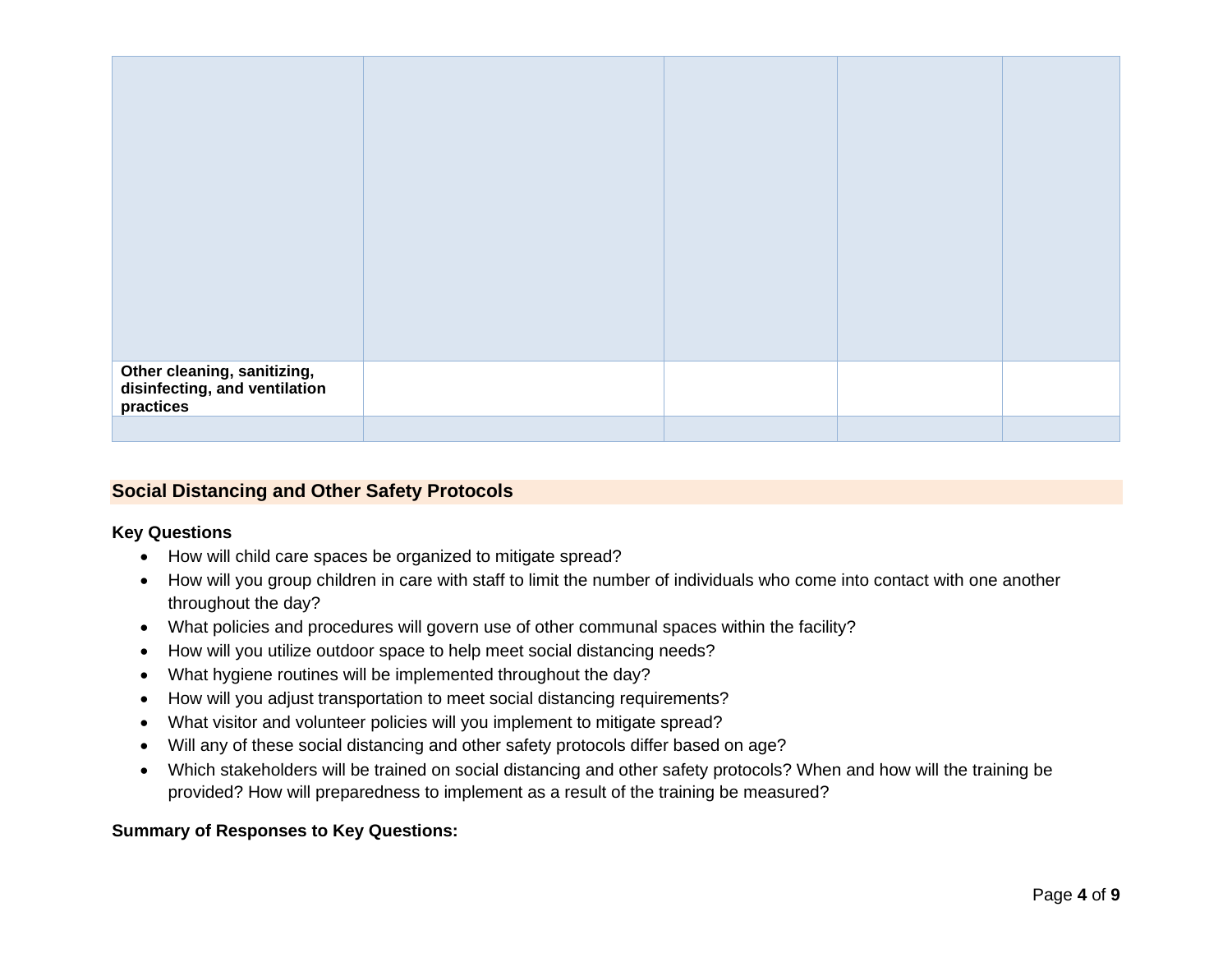| <b>Requirements</b>                                                                                                                                                                                                                     | <b>Action Steps</b>                                                                                                                                                                                                                                                                                                                                                                                                                                         | <b>Lead Individual and</b><br><b>Position</b> | Materials,<br><b>Resources, and or</b><br><b>Supports Needed</b>                                                                                  | <b>PD Required</b><br>(Y/N) |
|-----------------------------------------------------------------------------------------------------------------------------------------------------------------------------------------------------------------------------------------|-------------------------------------------------------------------------------------------------------------------------------------------------------------------------------------------------------------------------------------------------------------------------------------------------------------------------------------------------------------------------------------------------------------------------------------------------------------|-----------------------------------------------|---------------------------------------------------------------------------------------------------------------------------------------------------|-----------------------------|
| Child-care space occupancy<br>that allows for 3 feet of<br>separation (when possible)<br>among children in care and<br>staff throughout the day, to<br>the maximum extent feasible<br>or promotes social distancing<br>through grouping | At times of high Covid transmission rate,<br>per CDC guidelines, children and adults<br>will practice 3 feet of social distancing<br>during meals and play activities when<br>possible.                                                                                                                                                                                                                                                                     | Case Managers                                 |                                                                                                                                                   | yes                         |
| *Use of Outdoor Space<br>*Home visit<br><b>Component</b>                                                                                                                                                                                | Children should be encouraged to play<br>outdoors as often as possible. We still<br>follow the HS guidelines for going<br>outside<br>At CenClear locations, outdoor materials<br>and equipment can be utilized.<br>In school district locations, we will follow<br>the district and Head Start guidelines<br>regarding whether playground<br>equipment is appropriate for preschool<br>use.<br>Outdoor visits are highly encouraged;<br>weather permitting. | FCP Dept/Supervisor                           |                                                                                                                                                   |                             |
|                                                                                                                                                                                                                                         |                                                                                                                                                                                                                                                                                                                                                                                                                                                             |                                               |                                                                                                                                                   |                             |
| * Hygiene practices for children<br>in care and staff including the<br>manner and frequency of<br>hand-washing and other best<br>practices                                                                                              | Staff must adhere to current practices in<br>place for handwashing.<br>Hand sanitizing cannot replace<br>hand washing when soap and<br>water are available.                                                                                                                                                                                                                                                                                                 | Supervisors, Teachers                         | Cleaning/sanitizing/d<br>isinfecting products<br>will be provided.<br>Staff are not<br>permitted to bring<br>these items from<br>home. Disposable | Yes                         |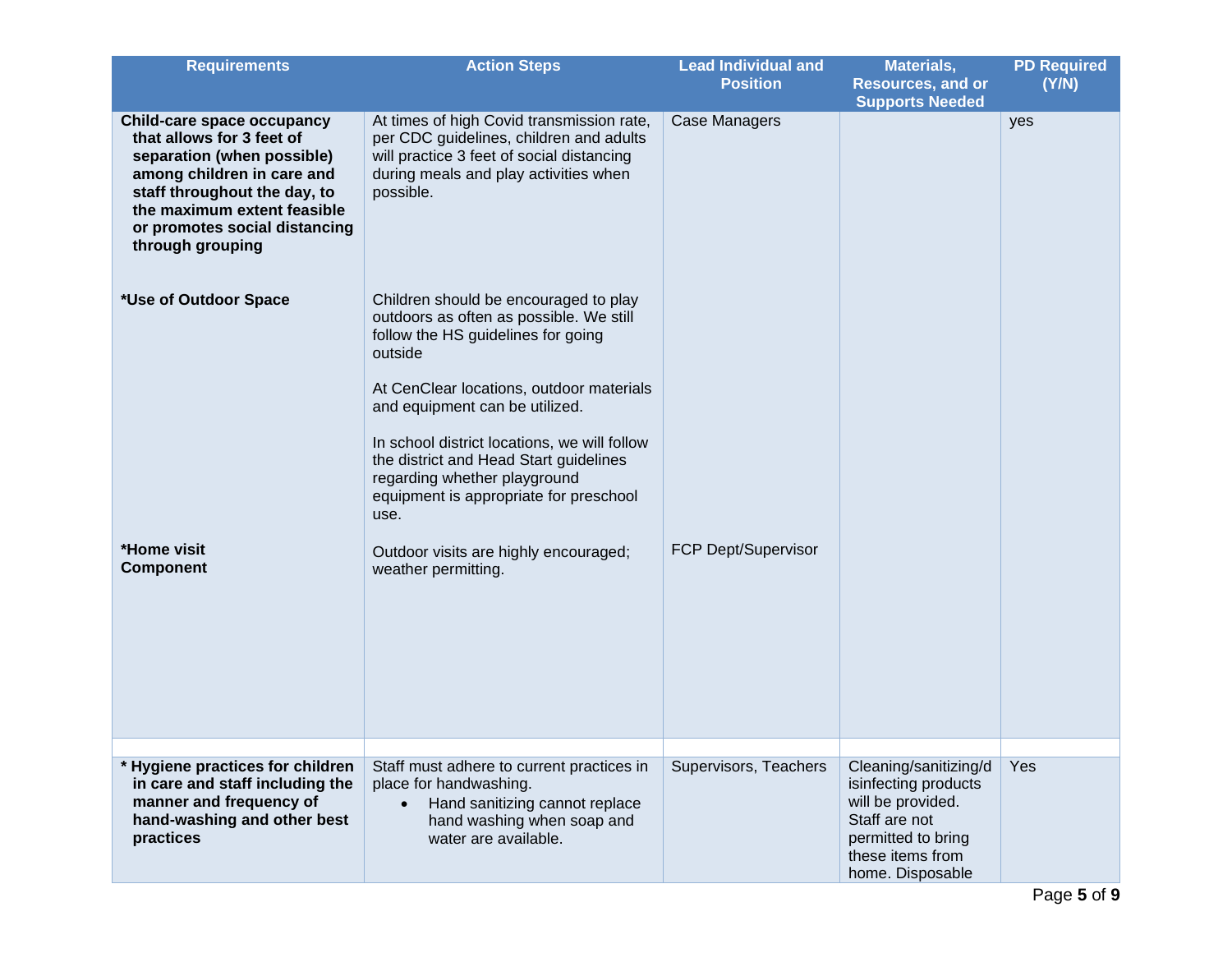|                                                                                                                                        | Handwashing will occur<br>$\bullet$<br>immediately upon entry and<br>reentry to the building.                                               |                      | sinks, outdoor hand<br>sanitizing stations. |     |
|----------------------------------------------------------------------------------------------------------------------------------------|---------------------------------------------------------------------------------------------------------------------------------------------|----------------------|---------------------------------------------|-----|
| Posting signs, in highly<br>visible locations, that<br>promote everyday protective<br>measures, and how to stop<br>the spread of germs | Hand-Washing signs are posted in a<br>variety of locations throughout CenClear<br>buildings including restrooms, kitchens,<br>and hallways. | Health Case Managers | Signs                                       | yes |
|                                                                                                                                        |                                                                                                                                             |                      |                                             |     |
| <b>Adjusting transportation</b><br>schedules and practices to<br>create social distance between<br>children in care                    | Vehicles will be disinfected at the end of<br>the day.<br>Masks are highly recommended during<br>transport for staff and children.          | Transportation       | Masks, disinfectant                         | yes |
|                                                                                                                                        |                                                                                                                                             |                      |                                             |     |

## **Monitoring Children and Staff Health**

#### **Key Questions**

- How will you screen children, staff and others who interact with each other to ensure they are healthy and not exhibiting signs of illness?
- Where will the screening take place?
- When and how frequently will you monitor the health of children, staff and others who interact with each other throughout the day to ensure that they continue to be healthy and do not exhibit new signs of illness?
- What is the policy for quarantine or isolation if a staff and/or child becomes ill or has been exposed to an individual confirmed positive for COVID-19?
- What conditions will a staff or child confirmed to have COVID-19 need to meet to safely return to the facility?
- Which staff will be responsible for making decisions regarding quarantine or isolation requirements of staff or children?
- When and how will families be notified of confirmed staff or child illness or exposure and resulting changes to the COVID-19 Health and Safety Plan?
- Which person will be responsible for reporting suspected or confirmed cases of COVID-19 to the Department of Health and Child Care Certification?
- Which persons will be trained on protocols for monitoring children and staff health? When and how will the training be provided? How will preparedness to implement as a result of the training be measured?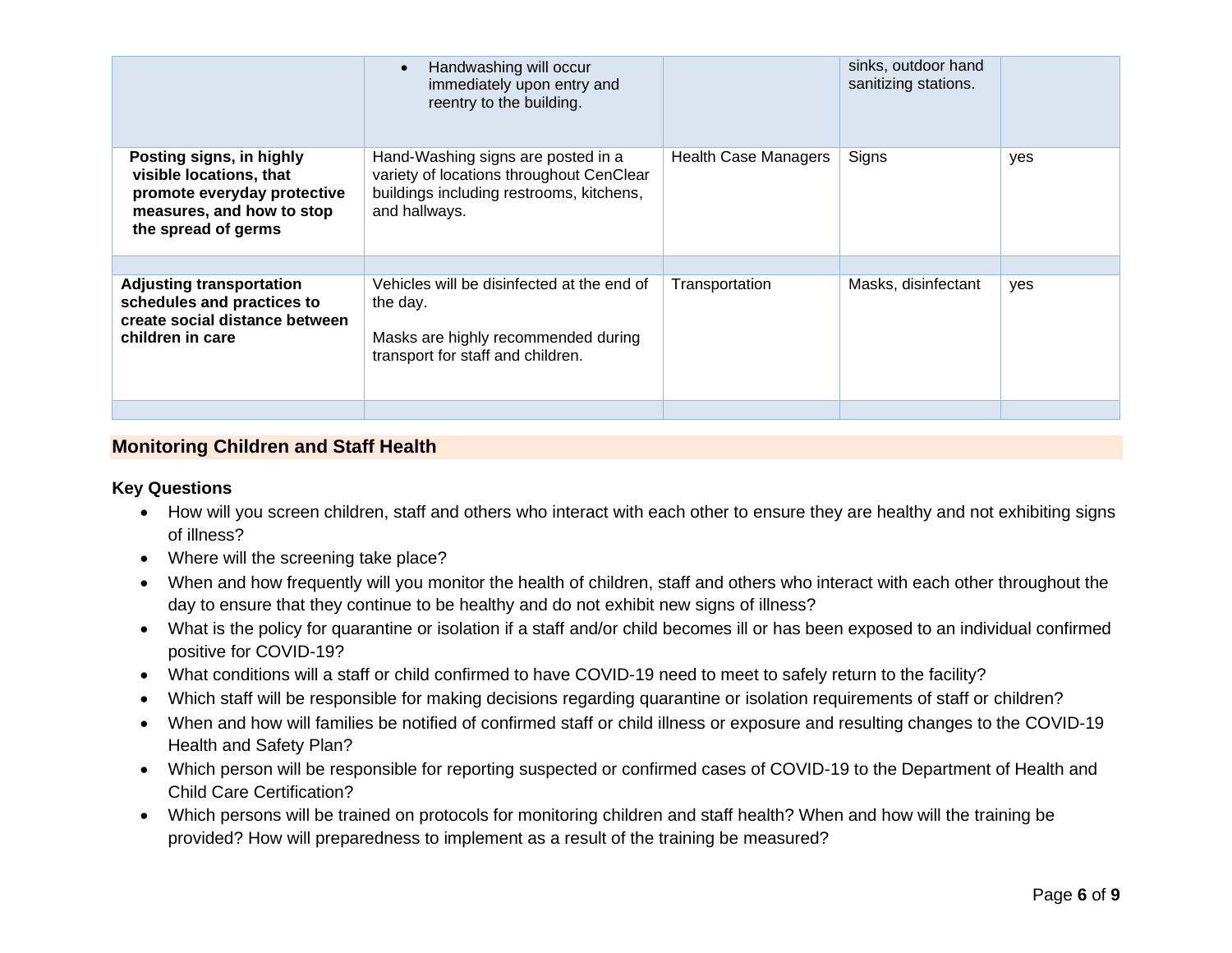| <b>Requirements</b>                                                                                                           | <b>Action Steps</b>                                                                                                                                                                                                                                                                                                                                                                                                          | Lead<br><b>Individual</b><br>and<br><b>Position</b> | <b>Materials, Resources, and</b><br>or Supports Needed                                        | <b>PD</b><br><b>Required</b><br>(Y/N) |
|-------------------------------------------------------------------------------------------------------------------------------|------------------------------------------------------------------------------------------------------------------------------------------------------------------------------------------------------------------------------------------------------------------------------------------------------------------------------------------------------------------------------------------------------------------------------|-----------------------------------------------------|-----------------------------------------------------------------------------------------------|---------------------------------------|
|                                                                                                                               |                                                                                                                                                                                                                                                                                                                                                                                                                              |                                                     |                                                                                               |                                       |
| * Isolating or quarantining<br>children, staff, or visitors if<br>they become sick or<br>demonstrate a history of<br>exposure | Any person who becomes sick with known<br>COVID-19 symptoms or has been notified of a<br>sustained contact with a COVID-19 positive<br>person will be placed in a pre-determined<br>isolated location until they can leave the<br>facility.<br>A child with symptoms will be isolated until a<br>parent/guardian can pick them up but may<br>never be left alone.<br>The area will be thoroughly cleaned and<br>disinfected. | <b>Health Case</b><br>Managers                      | Pre-designated isolation area<br>within the classroom or<br>building.                         | yes                                   |
| * Returning isolated or<br>quarantined staff, children,<br>or visitors to the facility                                        | If a person, staff or child, tests positive for<br>Covid 19 (Isolate); CenClear follows most<br>recent CDC guidelines to determine who and<br>how long one needs to isolate or quarantine.<br>Staff in these situations must be in direct<br>communication with their supervisor.                                                                                                                                            | Human<br>Resources.<br>Health<br>Department         | <b>Centers for Disease Control</b><br>(CDC) and/or the PA<br>Department of Health (PA<br>DOH) |                                       |
| * Notifying staff and families<br>of suspected or confirmed<br>cases of COVID-19 and facility<br>closures                     | Families will be notified of confirmed cases<br>when the affected child has had direct contact<br>with program children, family, or staff. A letter<br>will be developed and can be delivered through<br>a variety of methods: School Wire, Class Dojo,<br>Remind, Email, Text                                                                                                                                               | Coordinators                                        |                                                                                               | Yes                                   |
|                                                                                                                               |                                                                                                                                                                                                                                                                                                                                                                                                                              |                                                     |                                                                                               |                                       |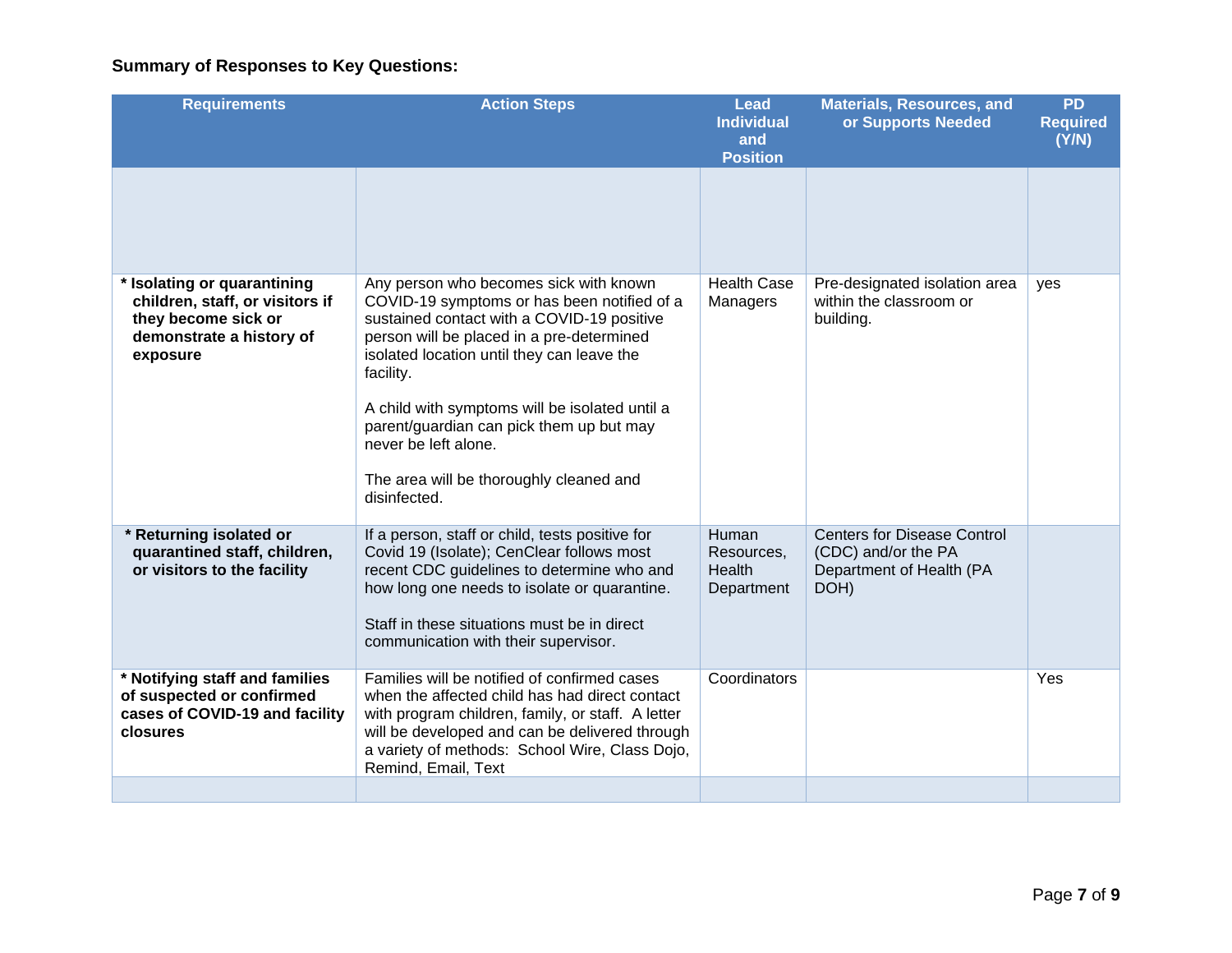## **Other Considerations for Children and Staff**

#### **Key Questions**

- How will you determine which staff are willing/able to return? How will you accommodate staff who are unable or uncomfortable to return?
- How will you determine which children are willing/able to return? How will you accommodate children who are unable or uncomfortable to return?
- What special protocols will you implement to protect children and staff at higher risk for severe illness?
- How will you address staff who are ill, or who have family members who have become ill?
- How will you ensure enough substitute staff are prepared in the event of staff illness? Have you considered applying for a Provisional Hire Waiver?

| <b>Requirements</b>                                                                                                                                                  | <b>Action Steps</b>                                                                                                                                                                                                                                                                                                                                                                                                                        | Lead<br><b>Individual</b><br>and<br><b>Position</b>                    | <b>Materials, Resources, and</b><br>or Supports Needed | <b>PD</b><br><b>Required</b><br>(Y/N) |
|----------------------------------------------------------------------------------------------------------------------------------------------------------------------|--------------------------------------------------------------------------------------------------------------------------------------------------------------------------------------------------------------------------------------------------------------------------------------------------------------------------------------------------------------------------------------------------------------------------------------------|------------------------------------------------------------------------|--------------------------------------------------------|---------------------------------------|
| * Protecting children and staff<br>at higher risk for severe<br>illness. Unique safety<br>protocols for children with<br>complex needs or vulnerable<br>individuals. | Teachers will survey each family. If there is a<br>concern about a child attending class, remote<br>learning opportunities will be provided.<br>Situations involving at-risk children will be<br>individually discussed. The Health Case<br>Manager will take the lead with the team.<br>Services will be provided based on<br>recommendations from the team.<br>Employees with concerns should contact the<br>Human Resources Department. | <b>Human</b><br>Resources<br>Health/Safet<br>y/Nutrition<br>Department |                                                        | <b>Yes</b>                            |
| *Home visit<br>component                                                                                                                                             | On the day of the home visit, staff will complete<br>a Family Health Assessment. Family Health                                                                                                                                                                                                                                                                                                                                             | Home<br>Visitor/<br>supervisor                                         |                                                        |                                       |